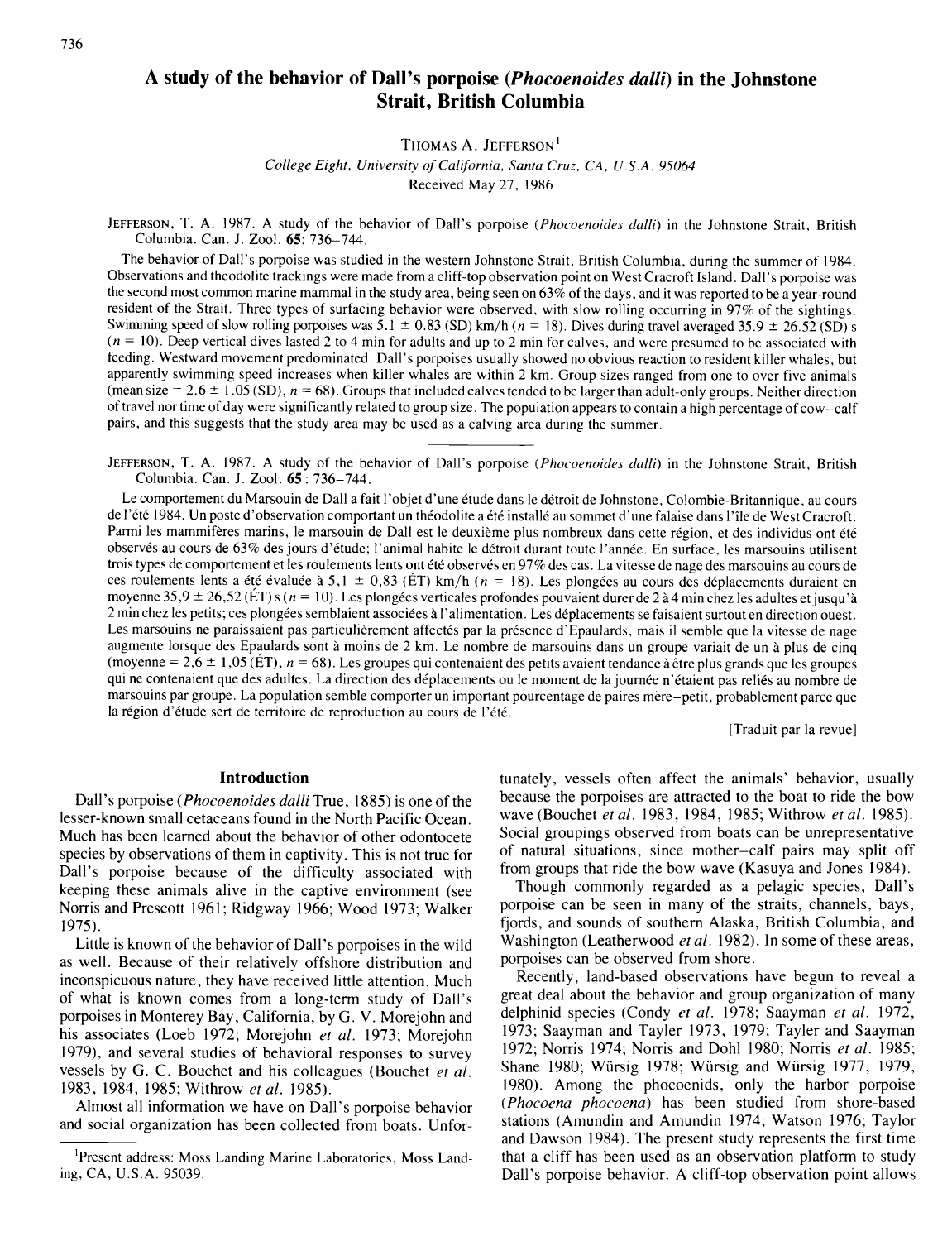

FIG. 1. A map of the study area. Inset shows location of the study area off northern Vancouver Island, British Columbia, Canada. Unless otherwise stated, all observations and theodolite trackings were made from camp.

the observer to see the animals' natural behavior and groupings, To get a general idea of the animals' activities at night, an observer<br>unaltered by vessels, and it allows the use of a surveyor's stayed awake on several ni unaltered by vessels, and it allows the use of a surveyor's theodolite to track movements.

stone Strait, British Columbia, Canada, between 6 July and 3 study.<br>September 1984. During the 60 days of the study, there were 76 sightings of Dall's porpoises. In addition to these, there were several **Results Results** sightings outside the study area, before or during the study period. These additional sightings were not used in statistical analyses, but supplemental information from them is presented where appropriate.

The camp was situated on a cliff 49 m above water level at midtide, on West Cracroft Island (50'31' N, 126'36' W), off northern Vancouver Island (Fig. 1). The camp overlooked the western section of the Johnstone Strait, an east-west running inland waterway between Vancouver Island and mainland British Columbia. The Johnstone Strait is deep, dropping off to about 430 m (235 fthm) less than a kilometre from shore, and wide (about 4 km across). It is characterized by high tidal fluctuations (up to 5 m) and strong currents (about 3 kn;  $1 \text{ kn} = 1.852 \text{ km/h}.$ 

When weather permitted, surveys were conducted approximately every 30 min, during daylight hours. Each time a Dall's porpoise group was sighted, date, time, direction of travel, group size and composition, surfacing activity, behavior, and comments (such as location of group, sighting conditions, and color variations) were noted. When possible, Dall's porpoise groups were tracked with a Nikon NT-2A (30X) theodolite. This allowed the movements of the animals to be plotted, and swimming speeds to be calculated. Other groups were observed with Bushnell  $7 \times 50$  and  $10 \times 50$  binoculars. A few observations outside the study area were made from a 5.2-m outboard motor boat.

relatively close to the camp could be heard, and distinguished from other animals by the unique sound of their respiration. Surfacing **Methods and study area <b>activity** and direction of travel (if the animals surfaced several times within hearing range) could be reliably determined based on sound. Observations of Dall's porpoises were made in the western John-<br>stone Strait, British Columbia, Canada, between 6 July and 3<br>there were 17 such night-time observations of Dall's porpoises in the

## *Occurrence*

Dall's porpoises were present throughout the summer study period, and discussions with year-round residents of the area indicated that they are also present in all other seasons. It is unknown, however, if these animals are resident, or if different individuals migrate through the area.

Dall's porpoise is the second most common marine mammal in the study area, after the killer whale *(Orcinus orca).*  Porpoises were seen on *38* of *60* days *(63.3%)* during the study period. There were sightings on almost all days when conditions were good and surveys were conducted throughout the day.

#### *Swimming behavior*

Three types of surfacing behavior were distinguished in this study: *(i)* slow rolling, *(ii)* rooster tailing, and *(iii)* fast surfacing. By far the most common type was the slow roll. Slow rolling porpoises spent a short amount of time at the surface, exposing only the back, dorsal fin, and dorsal part of the peduncle. The animals generally swam at a leisurely pace, and they often rolled on their longitudinal axes and changed orientation between surfacings. This type of surfacing created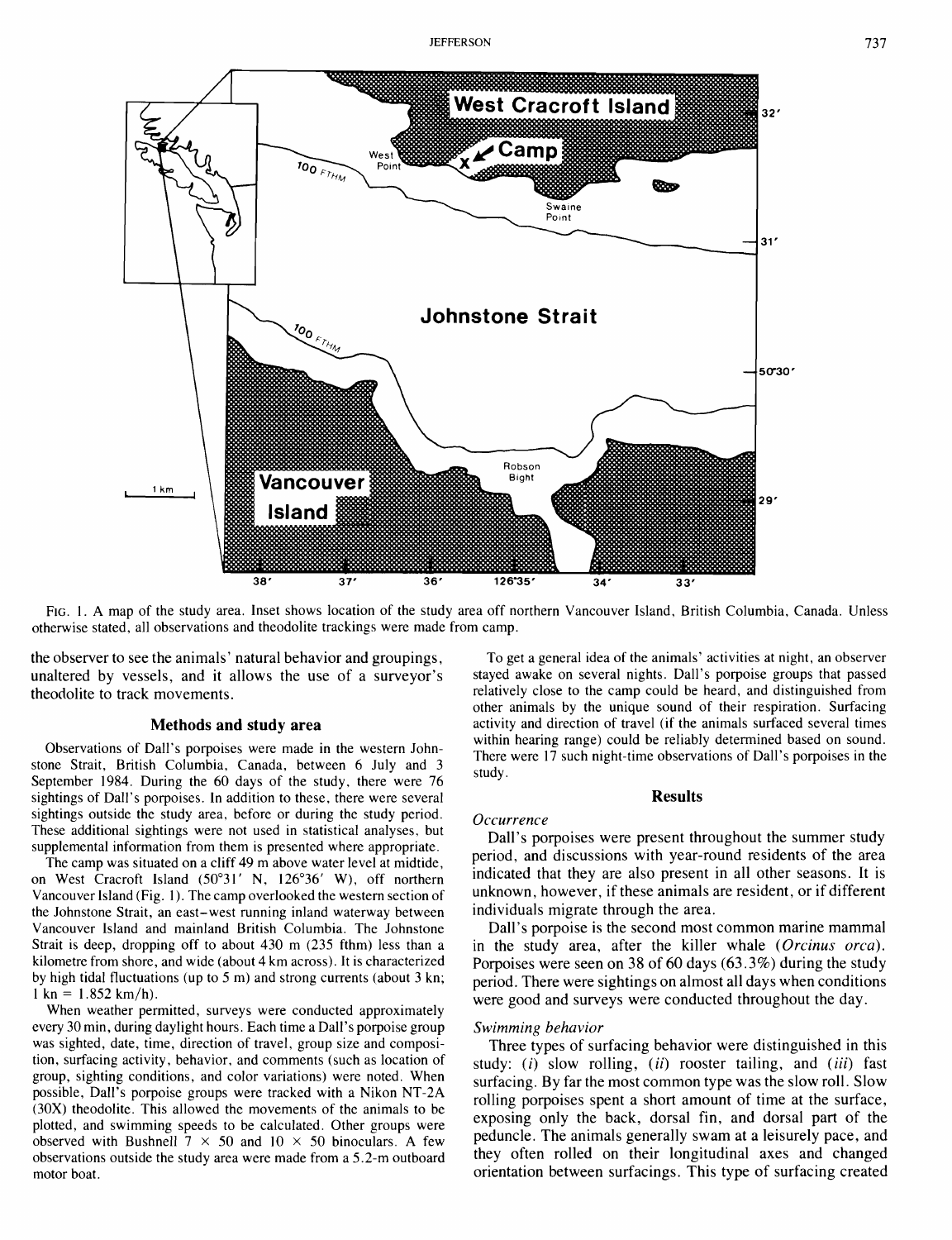TABLE 1. Frequencies of various surfacing behaviors observed in day versus night

|          | Slow<br>roll | Slow roll $-$<br>rooster tail | Fast<br>surface Total |    |
|----------|--------------|-------------------------------|-----------------------|----|
| Daylight | 73           | 7                             |                       | 76 |
| Night    | 17           |                               |                       | 17 |
| Total    | 90           |                               |                       | 93 |

only slight ripples on the surface, and the breath was heard as a quiet puff. Sometimes, both the exhalation and the inhalation could be distinctly heard. The appearance of the deepened caudal peduncle above the surface just before the porpoise submerges is a unique feature of slow rolling in this species. Brown and Norris (1956, p. 323) describe it as looking "something like a large black and white square rolling over."

Rooster tailing is a type of surfacing behavior often seen when Dall's porpoises are sighted from a boat in pelagic waters. This behavior is unique to Dall's porpoise, although "popsplashing" harbor porpoises may be mistaken for rooster tailing Dall's porpoises (see Taylor and Dawson 1984). When rooster tailing, the animals surfaced very quickly, slicing along the surface of the water. This activity produced a V-shaped splash which obscured most of the porpoise from view. Respiration was explosive. High-speed photographs of rooster tailing Dall's porpoises reveal that the exhalation actually begins before the porpoise's blowhole is at the surface, and inhalation continues inside an air cavity under the surface caused by the animal's head. This sequence has been described in detail for the Hawaiian spinner dolphin (Stenella longirostris) by Norris et al. (1985). Both rooster tailing and slow rolling are illustrated in Morejohn ( 1979).

The third type of surfacing activity was termed fast surfacing, and resembled the "porpoising" of most delphinids. Fast surfacing porpoises were moving relatively quickly, and in a straight line. The animal brought most of its body out of the water, and created a much smaller splash than in rooster tailing. The breath was quick and explosive.

Table 1 shows the frequencies of different surfacing behaviors observed. The night data were based on the fact that slow rolling sounded very different from either rooster tailing or fast surfacing. The exhalation was quiet, and there was little or no sound of a splash when porpoises slow rolled.

Speeds between surfacings of slow rolling porpoises were determined from theodolite trackings. Slow rolling porpoises travelled at an average speed of 5.1  $\pm$  0.83 (SD) km/h, with a range of 2.4 to 8.3 km/h ( $n = 18$  surface intervals among six total groups). This is probably a slight underestimate of the true speed, since it assumes straight-line travel between surfacings. Wursig and Wursig (1979, 1980), also using theodolite tracking, found average swimming speeds of 6.1 km/h for bottlenose dolphins (Tursiops truncatus), and 7.7 km/h for dusky dolphins (Lagenorhynchus obscurus) in the South Atlantic. Gaskin et al. (1975), using radiotelemetry, found a mean swimming speed of about 2 km/h for slow surfacing harbor porpoises in the Bay of Fundy, New Brunswick.

Loeb (1972) and Morejohn (1979) have interpreted slow rolling as sleeping or resting. Some of their observations of slow rolling may have been of resting porpoises, but animals in the Johnstone Strait also appear to slow roll when travelling slowly and diving deeply to feed (see Diving, below).

Each time that rooster tailing was observed, the group also slow rolled in the same sighting. As Morejohn ( 1979) suggests, rooster tailing may be associated with play behavior. The first time that it was seen, the porpoises appeared to be playing and chasing each other. In another instance (outside the study area), they were rooster tailing around a boat, and in a third they surfaced around a group of killer whales.

Interestingly, no bow-riding behavior was observed in the study area, despite the presence of many fast-moving boats and ships. One boat was determined to be moving at  $31.8 \text{ km/h}$  (17) kn) by theodolite tracking, and there were many other vessels that matched or exceeded this speed. In other parts of their range, Dall's porpoises are known for their propensity to ride bow waves of boats. Morejohn (1979) states that animals in Monterey Bay often come to the bow of vessels travelling at 14 to 16 kn or faster. Leatherwood et al. (1982) report that speeds of 9 kn are often required to attract Dall's porpoises to the bow. Thus it appears that the absence of bow-riding was not due to a lack of vessels travelling at the proper speed. Apparently, porpoises in the study area chose not to ride bow waves.

No breaching or other aerial behavior was observed. Dall's porpoise is known to be a nonaerial species, and the few reports of animals leaping clear of the water (Yokum 1946; Lustig 1948; Tomilin 1967) may be descriptions of rooster tailing or fast surfacing, rather than breaching.

## Diving

The amount of time spent below the surface for slow rolling adult porpoises travelling through the strait was highly variable (mean =  $35.9 \pm 26.52$  (SD) s, range = 3 to 74 s,  $n = 10$ ). The number of actual timed dives is small, but my subjective impressions agree with the high degree of variability. Calves usually surfaced more often than adults.

What were presumed to be feeding dives generally lasted from 2 to 4 min for adults. Upon surfacing from a long dive, the animal slow rolled in a circle or in a straight line, generally staying under for less than 15 s between breaths. About 10 to 15 of these short dives were followed by another long dive. Porpoises usually surfaced within a few metres of where they went down for a long dive. This cycle of a long dive followed by a series of short dives sometimes continued for more than an hour, suggesting that these may have been feeding bouts. Similar deep-diving behavior has been reported by Bouchet et al. (1983) in Prince William Sound, Alaska. The longest sustained periods of observation of groups of porpoises were during these bouts of deep diving.

When a calf accompanied deep-diving adults, the calf's dives were shorter, ranging up to 2 min. Very small, possibly newborn, calves didn't perform deep dives; but were left unattended at the surface while the adults did their 2- to 4-min dives. The adults almost invariably surfaced from their deep dives in the general vicinity of the calf. Amundin and Amundin (1974) and Gaskin and Watson (1985) have also observed the temporary separation of a mother from her calf during feeding activities in harbor porpoises.

## Movements

In 69 of 76 sightings (90.8%), the direction of movement of the porpoises was east and (or) west (parallel to the direction of the strait), rather than north or south. During the remaining seven sightings direction of travel was not determined.

Figure 2 shows frequencies of directions of travel for different periods of the day, and Table 2 gives results of chi-square tests on the differences between east and west travel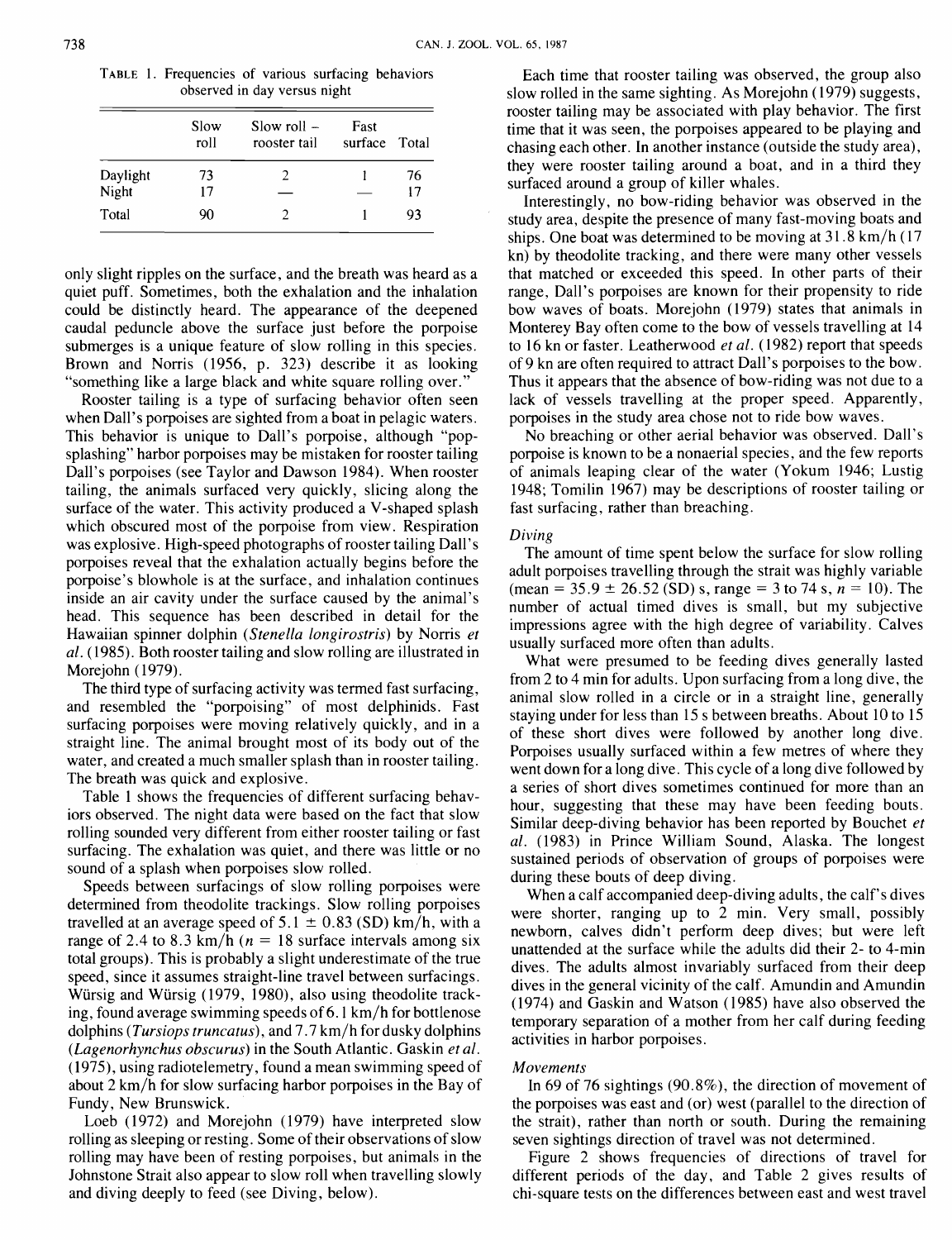

**TIME OF DAY** 

FIG. 2. Frequency distributions of various directions of travel for different time periods. Night data are based on animals that surfaced several times within hearing range of the observer.

for different time periods. The predominance of westward movement may indicate that the porpoises tend to travel westward near the Cracroft Island shore, and eastward closer to the Vancouver Island shore.

Most Dall's porpoise sightings were between shore and the 100-fthm (183-m) contour. This sample is biased, however, since the closer to shore the group was, the more likely it was to be detected, either by sight or sound. The degree to which this bias affected sightings is unknown, but I am under the subjective impression that Dall's porpoises in this area tend to follow the shoreline relatively close to shore.

With the exception of deep-diving bouts, porpoises in the study area appeared to be systematically travelling from place to place in the Strait. Even after diving bouts, the animals usually continued in the same direction that they had previously been moving. Perhaps they were travelling to and from major feeding areas outside the study area. Gaskin ( 1977), and Gaskin and Watson (1985) report that movements of New Brunswick harbor porpoises correlate mainly with the distribution of herring and mackerel, their major food items.

## Interactions with killer whales

Killer whales are the most abundant marine mammal in the study area, and are sighted almost every day during the summer. Killer whales were sighted in the vicinity of Dall's porpoises on 12 occasions. The reaction of the porpoises ranged from attraction to apparent avoidance. During 10 of the 12 incidents, however, there was no obvious response by either species (Fig. 3).

On 29 July, an interesting interaction was observed. At 0824, a lone adult Dall's porpoise swam slowly west about 100 to 200 m offshore. At the same time, four resident killer whales were moving slowly east about 300 to 400 m from shore. The porpoise suddenly picked up speed, moved toward shore, circled less than 30 m from land, and then proceeded quickly to the east very close to shore. There was no apparent change in the behavior of the whales. At 0902, a lone adult Dall's porpoise (possibly the same individual) passed the cliff, going west unusually close to shore. Movements into shallow nearshore waters, apparently to avoid killer whale predation, have been reported for humpback dolphins (Sousa sp.) by Saayman and Tayler (1979) and dusky dolphins by Würsig and Würsig (1980).

In contrast to the above event was an incident in which a group of porpoises appeared to seek out and play with a group of killer whales on 29 August. At least five Dall's porpoises were seen slow rolling near West Point at 1900 (see Fig. 1). A

TABLE 2. Results of chi-square tests of significance between eastward and westward travel for different times WEST OF A REPORT OF A REPORT OF  $\log$  (in all cases,  $df = 1^a$ )

| <b>888</b> BOTH | <b>UNKNOWN</b> | Time<br>period                | East | West                                                                                                                                                                                                                             |       | Level of<br>significance |
|-----------------|----------------|-------------------------------|------|----------------------------------------------------------------------------------------------------------------------------------------------------------------------------------------------------------------------------------|-------|--------------------------|
|                 |                | Dawn- $1200$                  | 12   | 16                                                                                                                                                                                                                               | 3.214 | NS <sup>b</sup>          |
|                 |                | $1201 - 1800$                 |      | 16                                                                                                                                                                                                                               | 2.783 | <b>NS</b>                |
|                 |                | $1801 - Dusk$                 |      | 8                                                                                                                                                                                                                                |       | NS                       |
|                 |                | Night                         |      | 10                                                                                                                                                                                                                               | 5.818 | < 0.05<br><sub>n</sub>   |
| DUSK            | <b>NIGHT</b>   | <b><i><u>Property</u></i></b> |      | $\mathbf{a}$ , and the set of the set of the set of the set of the set of the set of the set of the set of the set of the set of the set of the set of the set of the set of the set of the set of the set of the set of the set |       |                          |

"Because  $df = 1$ , a Yates' correction for continuity was used (see Zar **<sup>1</sup>984).** 

'Ns, not significant.

group of resident killer whales was sighted just below the cliff, travelling slowly west. At 19 15, the porpoises started to rooster tail, and move east towards the whales under the cliff. The porpoises began to rooster tail around the whales. As the killer whales moved west (showing no apparent reaction to the porpoises), the Dall's porpoises continued to surface around them, some less than about 3 m away from the whales, and moved west with them. The entire group of animals disappeared beyond West Point at 1920.

Although based on a very small sample size, the theodolite data show an interesting possible "response" to killer whales. Mean Dall's porpoise swimming speed when killer whales were not sighted in the study area was  $4.4 \pm 0.90$  (SD) km/h (range = 2.4 to 5.7 km/h,  $n = 14$ ). When killer whale pods were sighted within 2 km of Dall's porpoise groups, mean swimming speed was 7.4  $\pm$  0.52 (SD) km/h (range = 7.2 to 8.3 km/h, n = 4). The difference is highly statistically significant (Mann-Whitney  $U = 56.0, p < 0.001$ . An increase in swimming speed may be indicative of disturbance. Kruse (1985) found that killer whales in the study area swim significantly faster when boats are within 400 m, and Bauer et al. (1985) found a significant correlation between several vessel variables and humpback whale (Megaptera novaeangliae) swimming speed.

## Group size and composition

Each porpoise observed was placed into one of three categories:  $(i)$  adult,  $(ii)$  calf, or  $(iii)$  unknown. Adult Dall's porpoises were characterized by their size and the existence of white frosting on the flukes and dorsal fin. Calves were distinguished by their much smaller size (one-half to two-thirds the size of adults), and lack of frosting. Animals classified as calves were probably less than 1 year of age, and were always accompanied by one or more adults. The unknown category was reserved for those individuals that could not be seen well enough to determine their growth stage, and I suspect that many juveniles and subadults were in this category as well (although some may have been counted as adults).

Very little is known of the structure of Dall's porpoise schools, so this word is avoided in referring to their apparent groupings. A group was defined as one or more porpoises moving in the same general direction at the same rate. Most animals in a group were within three body lengths of another, although some groups temporarily separated (for example, when one or more individuals performed a long dive while others remained near the surface). There was only one instance in which group size changed during the sighting. This occurred when two animals were joined by two others, and then all four moved off as a single group.

For groups sizes that were recorded as ranges, the midpoint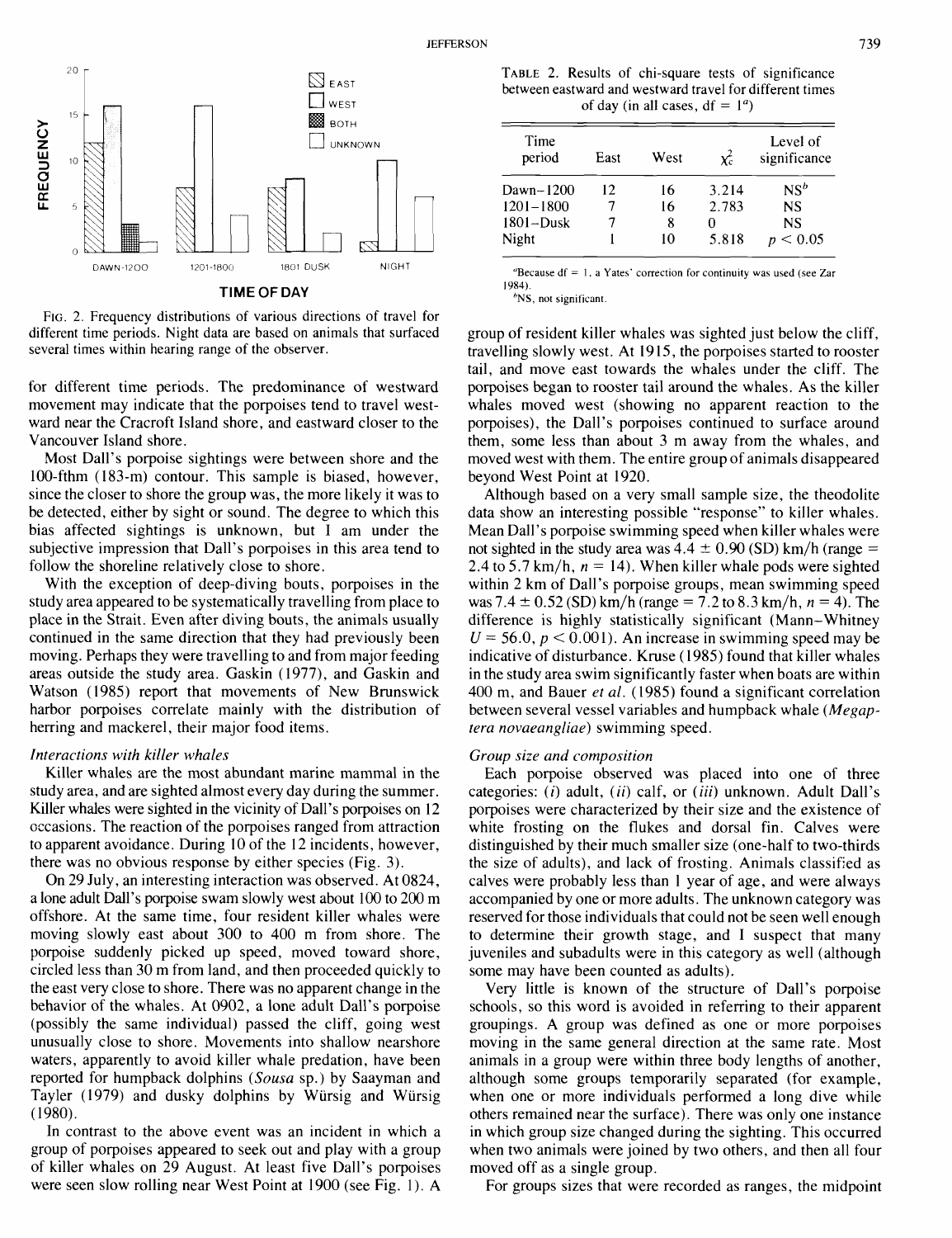

FIG. 3. A peaceful interaction between a Dall's porpoise and killer whales. Photograph by D. Bain, Long Marine Laboratory, University of California, Santa Cruz, CA.

was used in computing the mean (for example, four was used when the range was three to five). Sightings in which only a minimum number of animals could be recorded were omitted from analysis of group size. There is a slight bias in the data, since most of the five discarded group sizes were larger groups of at least four animals (it can be said, however, that none of these groups consisted of more than 10 animals). Thus, the mean group size is a slight underestimate.

Sixty-eight of the 76 sightings in the study produced useful group size estimates (either a single number or a discrete range). Useful group size estimates ranged from one to five or more (Fig. 4). Mean group size was  $2.6 \pm 1.05$  (SD). Two was the most common group size, making up 30 of  $68$  (44.1%) of all useful group size estimates. Pike and MacAskie (1969) found that a large percentage of Dall's porpoise groups in inshore British Columbia waters consisted of more than five individuals. The much smaller group sizes found in this study cannot be explained at present.

There appears to be a difference in size between groups of different composition. Mean size of adult-only groups was  $2.0 \pm$  $0.89$  (SD) (range = 1 to 4,  $n = 23$ ). Groups that included both adults and calves tended to be larger, and had a mean size of 3.1  $\pm$ 1.13 (SD) (range  $= 2$  to 5.5,  $n = 29$ ). The difference between these means is highly significant  $(t = 3.863, df = 50, p <$ 0.001). This difference is also evident in Fig. 4, in which the



FIG. 4. Group size frequencies observed in the study, further broken down into group composition types.

frequencies of adult-only groups and mixed groups are shown as a function of group size.

Group size did not significantly change throughout the study period (Fig. 5), nor in relation to time of day (Fig. 6). Similarly, group size did not appear to be related to direction of travel. Groups travelling west (mean size =  $2.7 \pm 1.07$  (SD), range = 1 to 5.5,  $n = 40$ ) were not significantly larger than those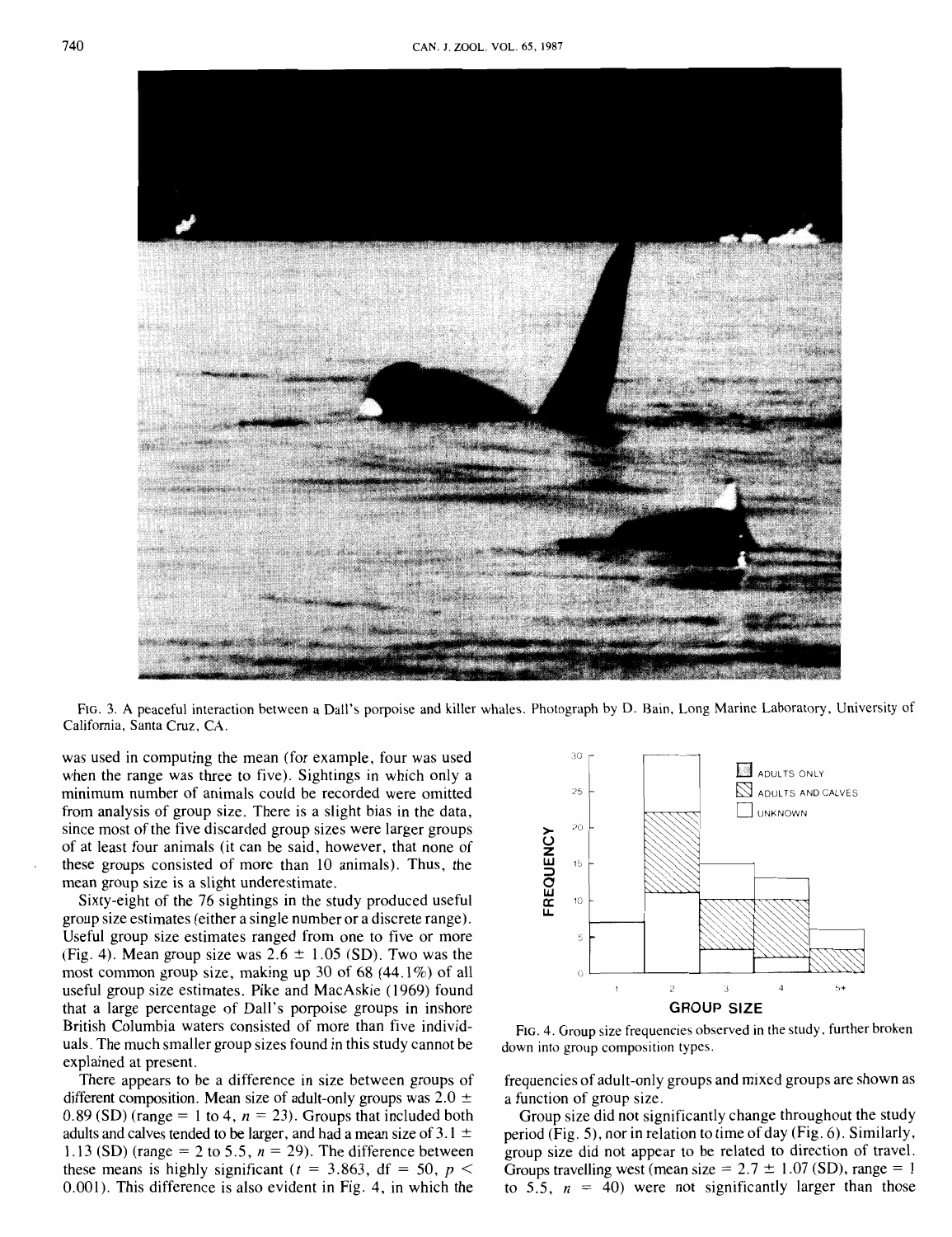



FIG. 5, . Group sizes observed in each 15-day quarter of the study. Vertical bars represent range, boxes represent  $\pm$  one standard deviation, horizontal bars represent mean, and numbers represent sample sizes. Quarter A is 6 to 20 July, B is 21 July to 4 August, C is 5 to 19 August, and D is 20 August to 3 September. ANOVA:  $F = 1.459$ ,  $df = 67$ , NS).





FIG. 6. Group sizes in relation to time of day. Display as in Fig. 5. ANOVA:  $F = 0.540$ , df = 67, NS.

travelling east (mean size =  $2.5 \pm 0.97$  (SD), range = 1 to 4.5,  $n = 22$ )  $(t = 0.584, df = 60)$ .

## *Calving*

Of the 131 animals that could be placed into an age-class, 31 (23.7%) were calves. Since each calf was accompanied by at least one adult (presumably its mother), 62 (47.3%) of all known individuals were involved in cow-calf pairs.

This high percentage of cow-calf pairs suggests that the study area may be used as a calving area (an area of segregation of lactating females and possibly females about to give birth) during the summer. Kasuya and Jones (1984) have found that the area south of the western Aleutian Islands in the northwestern North Pacific is an area of segregation of Dall's porpoise mother-calf pairs and pregnant females. Little bow-riding behavior was observed in this area, because mother-calf pairs almost never ride the bow wave. The fact that no bow-riding behavior was observed in the present study area further supports the suggestion that it is used as a calving area in the summer. Kasuya and Jones ( 1984) also found that the area of segregation of mother-calf pairs generally had water temperatures of less than 11°C. The modal surface water temperature in this study was 10.5°C (T. R. Kieckhefer, personal communication).



FIG. 7. The number of adults, calves, and unknown animals observed during each 15-day quarter of the study period. Quarters as in caption for Fig. 5.

An alternative explanation must be considered. Perhaps parturition occurs offshore, and then females bring their calves into the area. This is apparently the case for harbor porpoises in the Deer Island area of New Brunswick (Watson 1976; Gaskin 1977).

Calves were seen as early as 10 July, when three were observed in three separate sightings. As Fig. 7 shows, there is no clear change in the proportion of calves throughout the study period. This may indicate that the calving peak is before mid-July in this area. This is in agreement with the conclusion of Ridgway and Green (1967) that, in the eastern North Pacific, Dall's porpoises give birth mainly in late spring to early summer.

Morejohn's (1979) contention that parturition takes place year-round in the eastern North Pacific is based on a small number of fetuses, neonates, and juveniles. A spring to summer calving peak seems likely, however, based on the apparent unimodal summer calving peaks for this species in the northwestern North Pacific (Newby 1982; Jones *et al.* 1984, 1985) and off the Pacific coast of Japan (Kasuya 1978), and the high number of calves observed and collected in spring and summer in North American waters (Ridgway and Green 1967; Hall 1981; Doh1 *et al.* 1983; Bouchet *et al.* 1984; this study).

# *Fisheries interactions*

Despite extensive gillnetting and purse-seining operations in the Johnstone Strait, no Dall's porpoises were observed to become entangled in fishing gear. John Lewis (Department of Fisheries, Alert Bay, British Columbia; personal communication) reported that he knew of only one Dall's porpoise becoming entangled in a gillnet during the summer of 1984. It was released alive.

## **Discussion**

The relationship between killer whales and Dall's porpoises is an interesting one. Killer whales are known to prey on Dall's porpoises at times (Nishiwaki and Handa 1958; Rice 1968; Pike and MacAskie 1969; Barr and Barr 1972; Morejohn 1979; Matkin 1981; Newby 1982; Hall *et al.* 1985; Jacobsen 1986). There have also been several observations of peaceful interactions between the two species (Scheffer 1949; Brown and Norris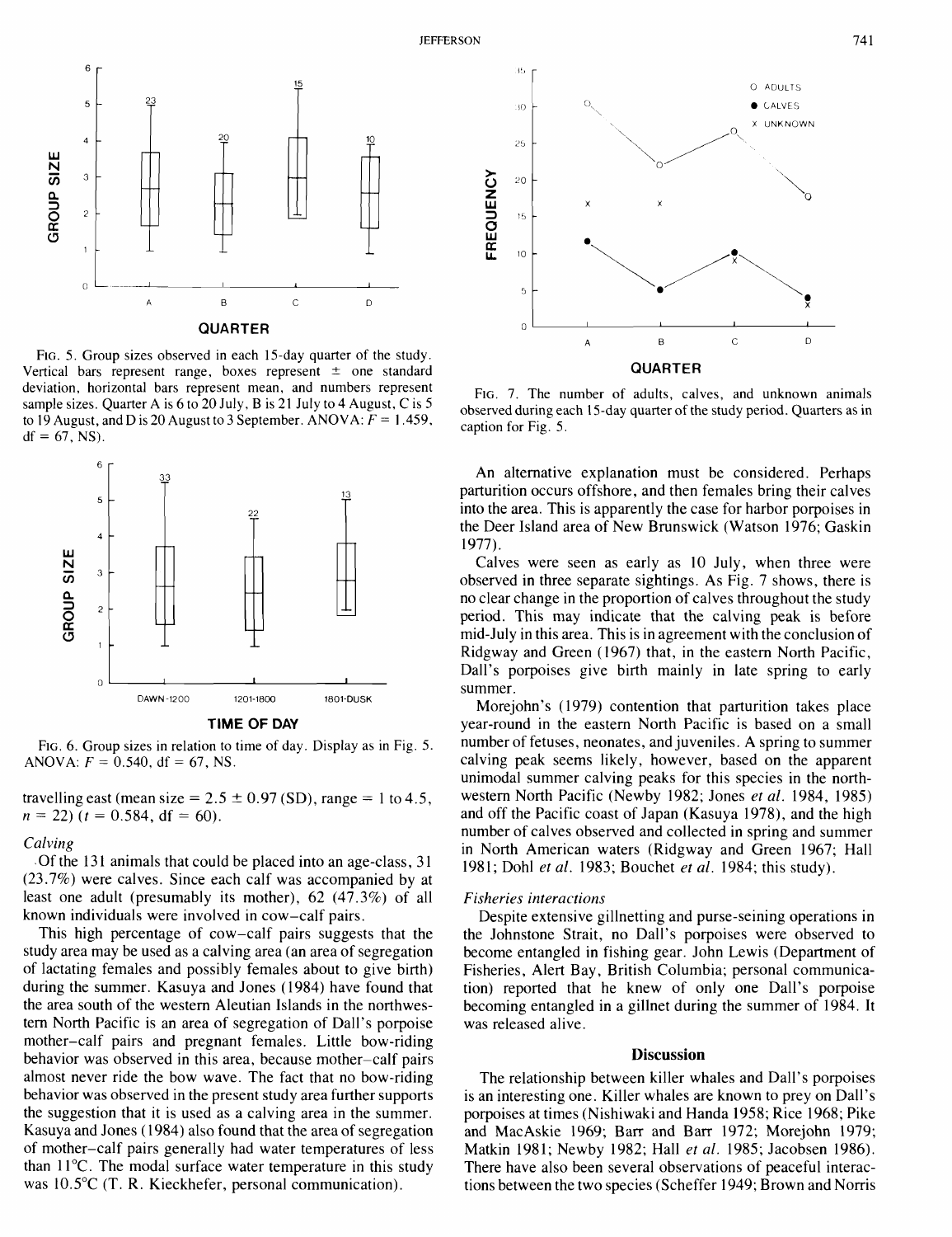1956; Spong *et al.* 1970; Matkin 1981; Braham and Dahlheim 1982; Jacobsen 1986; this study).

Killer whales in British Columbia appear to pursue one of two different lifestyles: (*i*) resident or (*ii*) transient (Bigg 1982). Residents seem to be primarily fish eaters, at least during the summer (when most of the observations have been made). Balcomb *et al.* (1980) have observed the southern residents (those in Greater Puget Sound) to attack only one marine mammal, a harbor porpoise, in 700 h of observation. The northern resident killer whales (those inhabiting Johnstone Strait and surrounding waters) have never been seen to attack a marine mammal, despite extensive observations by many researchers.

Transient killer whales travel through the ranges of the residents, covering much larger distances than residents do, and marine mammals appear to make up a significant part of their diet. Both Dall's porpoise attacks observed in the Johnstone Strait involved transient whales (J. K. Jacobsen, personal communication).

It seems that Dall's porpoises have little to fear from resident killer whales, and it would obviously be adaptive for them to be able to distinguish transients from residents. Possibly, they can do this by sound. Ford and Fisher (1982) report the existence of dialects in British Columbia killer whale vocalizations. Transients produce completely different calls than resident whales do. Also, transients are much less vocal, tending to be silent even during active periods (when residents are generally vocal). Dall's porpoises may be able to detect and use these differences to avoid predation by transient killer whales.

When one considers the serious problem that gillnets pose to Dall's porpoises in various parts of their range, especially in the northwestern North Pacific and Bering Sea, the situation in British Columbia is especially interesting. Why is it that porpoises suffer little gillnet-caused mortality in the Johnstone Strait? On several occasions, when fishing was heavy, porpoise groups appeared to actively avoid gillnets in their path by swimming unusually close to shore. Thus it would seem that they can detect the nets, either by vision, echolocation, or possibly passive hearing.

Several important differences exist between the salmon fishery in British Columbia and that in the northwestern North Pacific and Bering Sea (this fishery is hereafter referred to as the mother-ship fishery). First, the nets used in the Johnstone Strait are much smaller. By Pacific Commercial Salmon Fishery Regulations (Government of Canada, Fisheries and Oceans), they must be between 135 and 375 m long. The nets used in the mother-ship fishery are 16.5 km long. Also, the gillnets in British Columbia are set both day and night, whereas in the mothership fishery they are only set at night. Possibly the most important difference is that many of the nets used in the Johnstone Strait are made of multifilament line, which may trap air bubbles. The monofilament line used in the mothership fishery may be harder for the porpoises to detect, since the reflected acoustic energy is smaller (Awbrey *et al.* 1979). Also, the mother-ship fishery nets are weighted by a leadline which does not rattle. The lead weights used in British Columbia can often be heard through hydrophones (D. Bain, personal communication),

Other possible differences are in the animals themselves. It is very likely that the animals involved in the two fisheries are from separate, reproductively isolated populations (although this has not yet been confirmed by morphological studies). The northwestern North Pacific Ocean and Bering Sea Dall's porpoises are pelagic animals with distinct migrations (Kasuya 1982). The animals in the Johnstone Strait are likely to be seasonal residents, and possibly are present year-round. These inshore porpoises may be familiar with the area and its fishing activities. Young animals may learn at an early age how to avoid nets, and they may have experienced walls (in the form of steep underwater cliffs). All or some of these differences may explain why Dall's porpoise entanglement in gillnets is not as serious a problem in British Columbia as it is in the mother-ship fishing area.

The information gathered in this study suggests that some of our past knowledge of Dall's porpoise behavior may have been biased by the use of vessels as the sole observavation platform. Where possible, cliff-top observation, along with detailed study using boats, will provide a better picture of the natural behavior of Dall's porpoises.

Although this study is based on only one field season of data collection, 1 feel it is important because of the dearth of knowledge on the behavior of this species. This study has provided some basic information on Dall's porpoise in a very restricted portion of its range during summer. Future research in other areas, during all seasons, is needed to better understand this species and to aid in reducing losses from entanglement in gillnets.

## **Acknowledgements**

I thank J. Terrazzino, B. Rumsey, and D. Briggs for their assistance in data collection. T. Kieckhefer, J. Waite, and J. Jacobsen kindly shared their observations and information. The opportunity to conduct this study was given by D. Bain, who also provided transportation, theodolite programs, information, and encouragement, and who helped out in many other ways. P. Spong and H. Symonds offered a warm place and the benefits of their experience. S. Kruse took the time to teach me to care for the theodolite. J. Houck answered a million questions and gave me the benefit of his knowledge. My sponsor, K. Norris, entrusted me with the theodolite, answered my questions, and encouraged me. Assistance in computing statistics was given by B. Wursig. L. Jones, T. Kasuya, W. Evans, F. Awbrey, J. Borrowman, and J. Lewis all provided helpful information and (or) suggestions. Long Marine Laboratory and the Environmental Field Program (University of California, Santa Cruz) provided equipment. Earlier versions of this paper were critically read by D. Bain, K. Norris, B. Wursig, J. Burger, J. Waite, and two anonymous reviewers from the Canadian Jounal of Zoology. To all these people and organizations I am very grateful.

- AMUNDIN. M., and B. AMUNDIN. 1974. On the behaviour and study of the harbor porpoise, *Phocoena phocoena,* in the wild. Invest. Cetacea, 5: 317-328.
- AWBREY, F. T., J. C. NORRIS, A. B. HUBBARD, and W. E. EVANS. 1979. The bioacoustics of the Dall porpoise - salmon drift net interaction. Hubbs/Sea World Research Institute Technical Report 79- 120. *Avuiluble from* Hubbs Marine Research Institute. 1700 South Shores Road, San Diego, CA, U.S.A. 92109.
- BALCOMB, K. C., J. R. BORAN, R. W. OSBORNE, and N. J. HAENEL. 1980. Observations of killer whales *(Orcinus orca)* in Greater Puget Sound, State of Washington. Final report to U.S. Marine Mammal Commission, Report No. MMC-78/ 13.
- BARK, N., and L. BARR. 1972. **An** observation of killer whale predation on a Dall porpoise. Can. Field-Nat. 86: 170-171.
- BAUER, G. B., L. M. HERMAN. B. G. BAYS, T. KIECKHEFER, B. TAYLOR, P. DAWSON, M. VEGHTE, and A. FRANKEL. 1985. Effects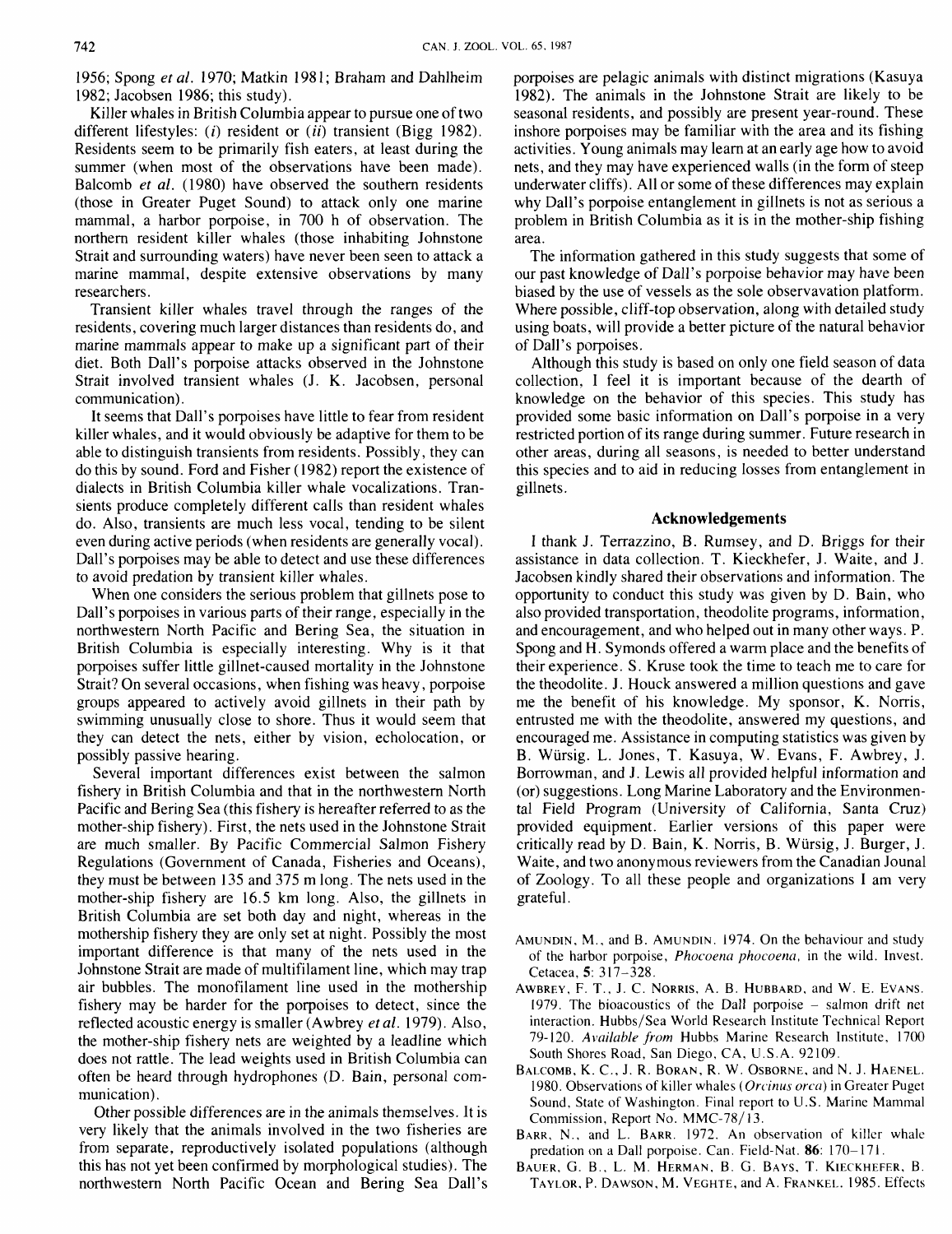of vessel traffic on the behavior of humpback whales in Hawaii. In Abstracts of the Sixth Biennial Conference on the Biology of Marine Mammals, Vancouver, B.C., November 22–26, 1985. (Abstr.)

- BIGG, M. 1982. An assessment of killer whale (Orcinus orca) stocks off Vancouver Island, British Columbia. Int. Whaling Comm. Rep. Comm. 32: 655-666.
- BOUCHET, G. C., H. W. BRAHAM, and L. M. TSUNODA. 1983. Investigation of Dall's porpoise (Phocoenoides dalli) response to a survey vessel: preliminary assessment. Int. Whaling Comm. Sci. Comm. Rep. No. SC/35/SM13.
- BOUCHET, G. C., J. TURNOCK, and D. E. WITHROW. 1985. Response of Dall's porpoise (Phocoenoides dalli) to survey vessels and effect of movement on population estimates. In Abstracts of the Sixth Biennial Conference on the Biology of Marine Mammals, Vancouver, B.C., November 22-26, 1985. (Abstr.)
- BOUCHET, G. C., D. E. WITHROW, and M. E. GOEBEL. 1984. Investigation of Dall's porpoise (Phocoenoides dalli) responses to survey vessels: progress report. Document submitted to the meeting of the Scientific Subcommittee of the Ad Hoc Committee on Marine Mammals, International North Pacific Fisheries Commission, Tokyo, Japan, March 5-9, 1984. Available from National Marine Mammal Laboratory, 7600 Sand Point Way N.E., Building 4, Seattle, WA, U.S.A. 98115.
- BRAHAM, H. W., and M. E. DAHLHEIM. 1982. Killer whales documented in the Platforms of Opportunity Program. Int. Whaling Comm. Rep. Comm. 32: 643-646.
- BROWN, D. H., and K. S. NORRIS. 1956. Observations of captive and wild cetaceans. J. Mammal. 37: 311-326.
- CONDY, P. R., R. J. VAN AARDE, and M. N. BESTER. 1978. The seasonal occurrence and behaviour of killer whales, Orcinus orca, at Marion Island. J. Zool. 184: 449-464.
- DOHL, T. P., R. C. GUESS, M. L. DUMAN, and R. C. HELM. 1983. Cetaceans of central and northern California, 1980-1983: status, abundance, and distribution. Report prepared for Pacific Outer Continental Shelf Region, Minerals Management Service, U.S. Department of the Interior, Contract No. 14- 12-000 1-29090. Available from Center for Marine Studies, University of California, Santa Cruz, CA, U.S.A. 95064.
- FORD, J. K. B., and H. D. FISHER. 1982. Killer whale (Orcinus orca) dialects as an indicator of stocks in British Columbia. Int. Whal. Comm. Rep. Comm. 32: 671-679.
- GASKIN, D. E. 1977. Harbour porpoise *Phocoena phocoena* (L.) in the western approaches to the Bay of Fundy, 1969-75. Int. Whal. Comm. Rep. Comm. 27: 487-492.
- GASKIN, D. E., G. J. D. SMITH, and A. P. WATSON. 1975. Preliminary study of movements of harbour porpoises (Phocoena phocoena) in the Bay of Fundy using radiotelemetry. Can. J. Zool. 53: 1466-1471.
- GASKIN, D. E., and A. P. WATSON. 1985. The harbour porpoise, Phocoena phocoena, in Fish Harbour, New Brunswick, Canada: occupancy, distribution, and movements. Fish. Bull. 83: 427-442.
- HALL, J. D. 1981. Aspects of the natural history of cetaceans of Prince William Sound, Alaska. Ph.D. thesis, University of California, Santa Cruz, CA.
- HALL, J. D., H. HACKBARTH, and L. H. CORNELL. 1985. Observations of marine mammal predation by killer whales in Prince William Sound, Alaska. In Abstracts of the Sixth Biennial Conference on the Biology of Marine Mammals, Vancouver, B.C. November 22-26, 1985. (Abstr.)
- JACOBSEN, J. K. 1986. The behavior of Orcinus orca in the Johnstone Strait, British Columbia. In Behavioral biology of killer whales. Edited by B. Kirkevold and J. Lockard. Alan R. Liss, Inc., New York. pp. 135- 185.
- JONES, L. L., G. C. BOUCHET, D. W. RICE, and A. A. WOLMAN. 1984. Progress report on studies of the incidental take of marine mammals, particularly Dall's porpoise, by the Japanese salmon fisheries, 1978- 1983. Document submitted to the Ad Hoc Committee on Marine Mammals, International North Pacific Fisheries Commission. Available from National Marine Mammal Laboratory,

7600 Sand Point Way N.E., Building 4, Seattle, WA, U.S.A. 98115.

- JONES, L. L., D. W. RICE, and A. A. WOLMAN. 1985. Reproductive biology of Dall's porpoise in the western North Pacific Ocean and Bering Sea. In Abstracts of the Sixth Biennial Conference on the Biology of Marine Mammals, Vancouver, B .C., November 22-26, 1985. (Abstr.)
- KASUYA, T. 1978. The life history of Dall's porpoise with special reference to the stock off the Pacific coast of Japan. Sci. Rep. Whales Res. Inst. Tokyo, 30: 1-63.
- 1982. Preliminary report of the biology, catch, and populations of Phocoenoides in the western North Pacific. In Mammals of the seas. FA0 Fish. Ser. No. 5, Vol. IV. Food and Agricultural Organization of the United Nations, Rome, Italy. pp. 3- 19.
- KASUYA, T., and L. L. JONES. 1984. Behavior and segregation of the Dall's porpoise in the northwestern North Pacific Ocean. Sci. Rep. Whales Res. Inst. Tokyo, 35: 107-128.
- KRUSE, S. L. 1985. Movements of killer whales in Johnstone Strait, B .C. In Abstracts of the Sixth Biennial Conference on the Biology of Marine Mammals, Vancouver, B.C., November 22-26, 1985. (Abstr.)
- LEATHERWOOD, S., R. R. REEVES, W. F. PERRIN, and W. E. EVANS. 1982. Whales, dolphins, and porpoises of the eastern North Pacific and adjacent Arctic waters: a guide to their identification. NOAA Tech. Rep. NMFS Circ. 444: 1-245.
- LOEB, V. J. 1972. A study of the distribution and feeding habits of the Dall porpoise in Monterey Bay, California. M.A. thesis, San Jose State College, San Jose, CA.
- LUSTIG, B. L. 1948. Sight records of Dall porpoises off the Channel Islands, California. J. Mammal. 29: 183.
- MATKIN, C. 1981. Orca: the killer whale. Whalewatcher, 15: 3-4.
- MOREJOHN, G.V. 1979. The natural history of Dall's porpoise in the North Pacific Ocean. In Behavior of marine animals. Vol. 3. Cetaceans. Edited by H. E. Winn and B. L. Olla. Plenum Press, New York. pp. 45-83.
- MOREJOHN, G.V., V. J. LOEB, and D. M. BALTZ. 1973. Coloration and sexual dimorphism in the Dall porpoise. J. Mammal. 54: 977-982.
- NEWBY, T. C. 1982. Life history of Dall porpoise (Phocoenoides dalli True, 1885) incidentally taken by the Japanese high seas salmon fishery in the northwestern North Pacific and Bering Sea, 1978- 1980. Ph.D. thesis, University of Washington, Seattle, WA.
- NISHIWAKI, M., and C. HANDA. 1958. Killer whales caught in the coastal waters off Japan for the recent 10 years. Sci. Rep. Whales Res. Inst. Tokyo, 13: 85-96.
- NORRIS, K. S. 1974. The porpoise watcher. Norton, New York.
- NORRIS, K. S., and T. P. DOHL. 1980. Behavior of the Hawaiian spinner dolphin, Stenella longirostris. Fish. Bull. 77: 821-849.
- NORRIS, K. S., and J. H. PRESCOTT. 1961. Observations on Pacific cetaceans of Californian and Mexican waters. Univ. Calif. Publ. Zool. 63: 291-102.
- NORRIS, K. S., B. WURSIG, R. S. WELLS, M. WURSIG, S. M. BROWNLEE, C.JOHNSON, and J. SOLOW. 1985. The behavior of the Hawaiian spinner dolphin, Stenella longirostris. Southwest Fisheries Center Administrative Report LJ-85-06C. Available from National Marine Fisheries Service, Southwest Fisheries Center, P.O. Box 271, La Jolla, CA, U.S.A. 92038.
- PIKE, G. C., and I. B. MACASKIE. 1969. Marine mammals of British Columbia. Bull. Fish. Res. Board Can. 171: 1-54.
- RICE, D. W. 1968. Stomach contents and feeding behavior of killer whales in the eastern North Pacific. Nor. Hvalfangst-Tid. 57: 36-38.
- RIDGWAY, S. H. 1966. Dall porpoise, Phocoenoides dalli (True): observations in captivity and at sea. Nor. Hvalfangst-Tid. 55:  $97 - 110$ .
- RIDGWAY, S. H., and R. GREEN. 1967. Evidence for a sexual rhythm in male porpoises. Nor. Hvalfangst-Tid. 56: 1-8.
- SAAYMAN, G. S.. D. BOWER, and C. K. TAYLER. 1972. Observations